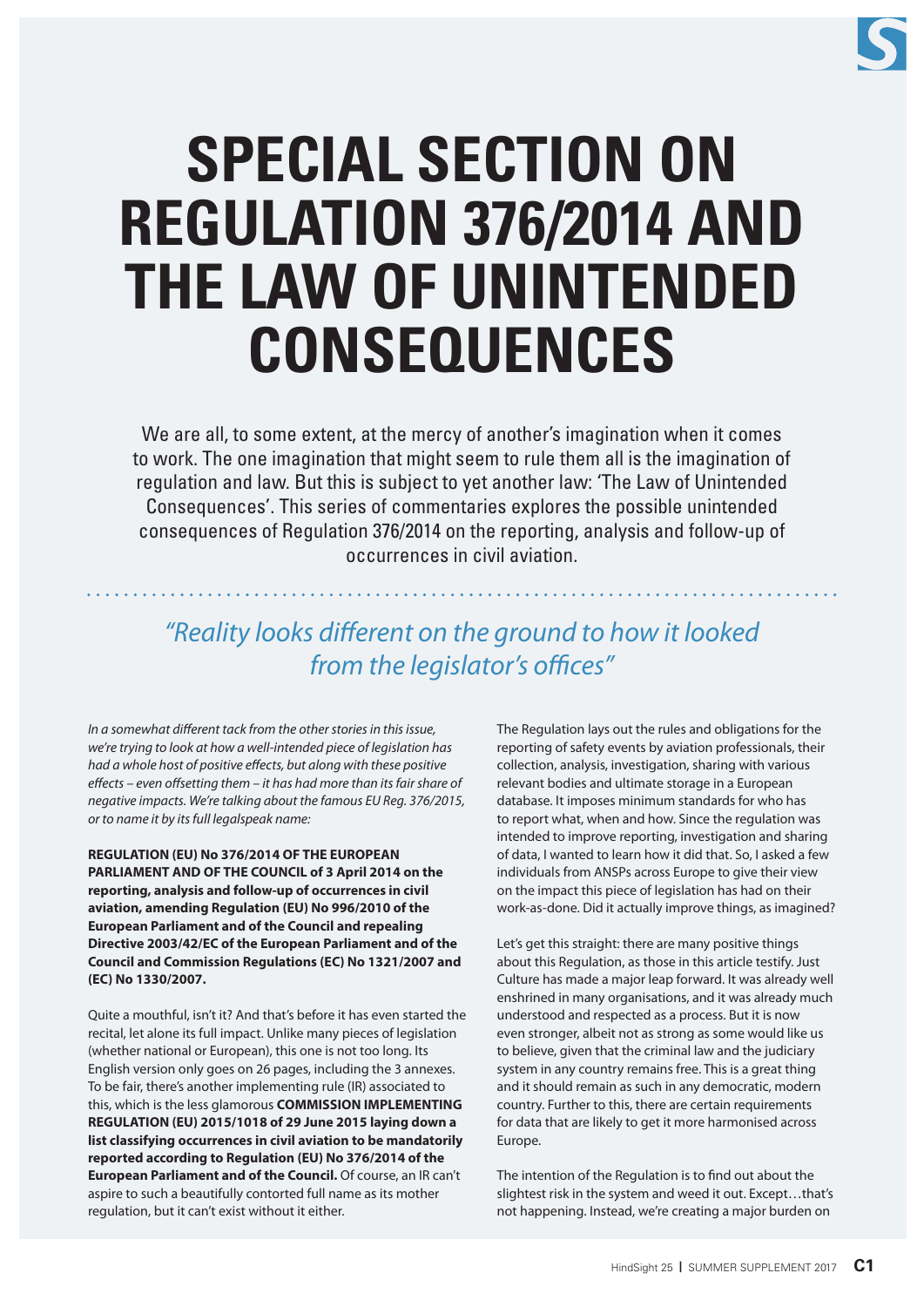

the very (very few) people who are running this system, in the hope that we leave no stone unturned in order to save lives. Not that we killed that many in the past, mind. But it's a noble objective. Now we have to report risk and potential risk. Well, every single move in life has some potential risk. Any aircraft cleared on a runway carries a degree of risk of a potential runway incursion. This must be reported. Every professional is occasionally tired. This can be construed as fatigue, and has to be reported. Any pilot learns that landing is only made in the right conditions, otherwise a go-around should be initiated without hesitation. Now it must be reported like an incident, even though it is not. Might this make a captain press on with a less than ideal approach profile, in order to avoid a go-around?

This is only the start. As revealed by the ANSP testimonies, we now have strict deadlines. In particular, the 72 hours to submit to the Competent Authority the notification of the event is taxing. Most organisations would be able to do that for most events, but a few have to put in place unreasonable resources to comply with the regulation. A question I have often asked is: ok, so we'll all comply. You get every single event within the 72h deadline, no questions asked. What is it that you do on the 73rd hour? What lives will be saved with that strictly enforced deadline? Isn't using reason more useful and potentially safer?

Unfortunately, this is one example of quite a few where local flavours of something that was intended to be uniform have detracted from the initial goal. It is sometimes a case of the tail wagging the dog, whereby the process and strict observance of the letter is more important than the goal of improving safety. There is also a tendency to seek as much data as possible, without a clear objective or a clear need for it, thus placing an undue burden on resources that are already stretched within ANSPs. Some of these resources are eventually busy with data compliance instead of safety-related work. This was surely not the intention of the legislator. And does it save any lives?

Overall, there is progress. But the effort is over and above what's necessary to achieve this progress. This generates waste, frustration and mistrust. This is in part due to a law that could have been better defined (albeit no law is perfect), due to insufficient guidance and pan-European agreement. The law was intended to improve safety. The result is (hopefully) achieving that in part, but also generating a lot of noise. Reality looks different on the ground to how it looked from the legislator's offices.

In the end, all that we hope for is that reason will prevail, that various European partners will get together and agree on a similar interpretation, that individual ideas will be left aside for the greater good.

**Radu Cioponea Senior Safety Expert EUROCONTROL Network Manager** *"No one could foresee the impact it could have on organisations, especially on those with high reporting rates"*

New processes and working methods should always be devised as to be fit for purpose and help work to be done easily and efficiently. However, work can be sometimes different from what was imagined or expected.

Regulation (EU) 376/2014 on the reporting, analysis and follow-up of occurrences in civil aviation entered into force in November 2015. This Regulation repealed Directive 2003/42/EC which had led the attempt to harmonise safety occurrence reporting in the Union. The aim of Regulation (EU) 376/2014 is to improve aviation safety by ensuring that relevant safety information relating to civil aviation is reported, collected, stored, protected, exchanged, disseminated and analysed. To achieve this, it lays down rules on what occurrences should be reported and by whom and how these should be treated both by organisations and Member States. Moreover, it establishes the minimum information that occurrence reports should contain and the format to be used to ensure that safety information is harmonised before being uploaded into the European Central Repository.

As imagined, the Regulation offers obvious advantages:

- for the first time all Member States and organisations therein would share a common reporting criteria, helping to balance reporting rates;
- the inclusion of minimum information and use a common format in the occurrence reports would help information to be stored and thus used to understand the key safety risks in the Union;
- finally the mandate that a common risk classification scheme shall be adopted in 2017 would help harmonise how safety risk is measured across the Member States, allowing comparison and definition of corrective actions commensurate with risk.

However, as promising as the new scheme seemed for the aviation industry, when Regulation (EU) 376/2014 entered into force, no one could foresee the impact it could have on organisations, especially on those with high reporting rates. To start with, the minimum information defined in the Regulation to be included on safety reports cannot always be known to front line personnel or even to safety investigators in charge of dealing with the organisation's internal investigation. The deadlines defined in the Regulation to share the information with the NSAs do not help gather the information, either. Also, the capabilities required to adapt to ECCAIRS format are scarce among organisations and have required a great deal of development of safety databases.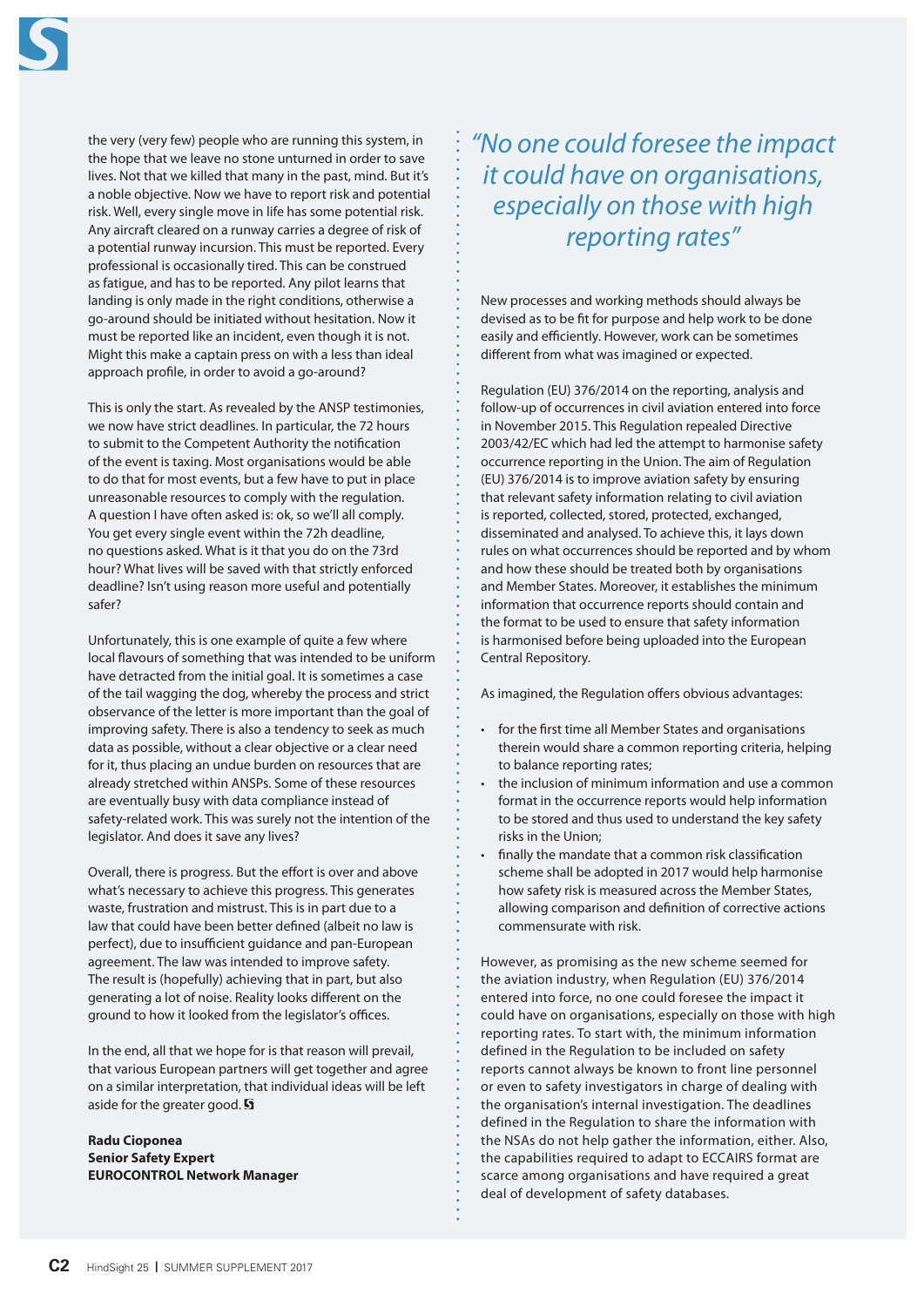The process has been long, even for organisations that had already adopted IT solutions for the collection and analysis of safety information. Finally, the common risk classification scheme to be used by Member States is yet to be known, but it seems that it will be different to the traditional A to E classification established long ago by ICAO and ESARR. This, together with the fact that air navigation service providers under the Performance Scheme have targets on the use of RAT to derive incident severity, will create differences between the methodologies that Member States and ANSPs use to measure risk.

To sum up, Regulation (EU) 376/2014 is a very good attempt to improve the way safety information is gathered and stored in the European Union, but there is still room for improvement in the way that this is translated into working methods that do not impose too much on the industry concerning the process itself instead of the final result.  $\overline{\mathbf{S}}$ 

### **Raquel M. Martínez Arnáiz Directora de Seguridad Operacional FerroNATS**

*"The ATM reporting system… is now becoming less reactive, slow and fatigued by mere compliance"*

EU Reg. 376/14 makes me think of the word 'Utopia' – a word that derives from Greek ou ('not') and topos ('place'), extended to mean 'any perfect place'.

It was clear, from the first draft, that the Regulation was less than perfect and that there would have been interpretation and application difficulties. Also the attempts with the CAA to translate the Regulation in a more realistic approach failed.

However, Reg. 376/14 appeared to be an improvement to the previous international and national legislation. Therefore, at the beginning of 2015, we started paving the terrain for a practical and effective application in ENAV.

To start running the process all we began using TOKAI as an application to support the reporting and follow-up process. We obtained independent and dedicated local investigators. Then we reinforced and fine-tuned the SMS along with a new Safety and Just Culture Policy. Finally, we spread and disseminated the concepts across the whole organisation with dedicated training days.

The first positive effects were that:

- reporting continued to increase (contrary to a general fear of a possible decrease)
- flow was more direct, from reporter to safety actors
- there were few to no problems in separating voluntary and mandatory events (in Italy the Competent Authorities are different)
- reporting, investigation and follow-up time allocations were respected
- the quality of investigations increased slightly
- the independence of safety was respected.

Unfortunately, soon after, some negative effects appeared. Some of these were largely expected since they had had already and clearly been represented both to the DG Move and to the Italian CAA responsible for mandatory reporting:

- confused list of occurrences in Annex 3
- uncertainty over what to report and investigate
- fear of sanctions brought to introduce irrelevant details in the reporting and distortions
- huge extra workload in handling and supervising the process
- the need to meet deadlines absorbed the majority of resources.

Following are the drawbacks that had not been fully imagined:

- problems with (digital) reporting
- problems with the ADREP taxonomy
- E5X file compatibility problems
- TOKAI was not always sufficiently aligned with ECCAIRS
- difficulties in exporting data and statistics.

What I notice is that the ATM reporting system, with an old successful history (ESARR2), full of vitality, is now becoming less responsive, slow and fatigued by mere compliance. The majority of occurrences collected, relevant to the general aviation field, unduly weigh on the ATM system.

The entry into force of Reg. EU 376/14 brought undeniable positive effects by better granting Just Culture, protecting and increasing the level of reporting and follow-up, easing and raising a positive dialogue between reporters and management.

If we are able, together as ANSPs, Competent Authorities and Agencies, to continue fine-tuning, I'm convinced that we will pick fresh and juicy safety fruits. **S** 

**Rodolfo Volpini Funzione Safety Resp. Gestione Eventi Enav S.p.A.**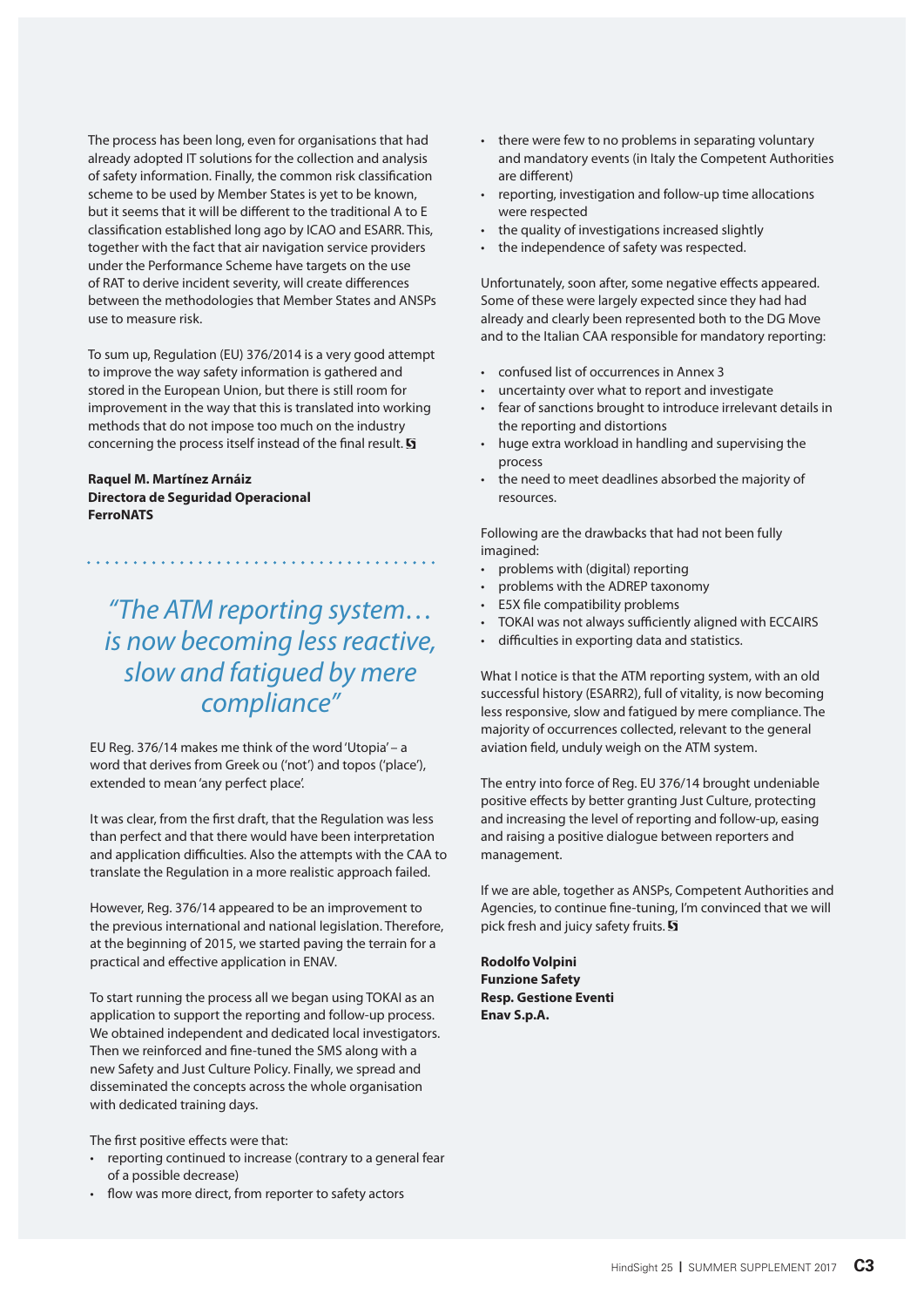

## *"Everything is OK until everything goes wrong"*

As we say everything is OK until everything goes wrong. What do we mean by this? We can protect personal information, our reports, and the analysis when it is about an occurrence or an incident. But when it turns into an accident the whole thing changes, even if it was preceded by similar actions as in incidents. For an ANSP, the internal occurrence investigation aims at improving the performance of services, checking every little corner to find a piece of something to improve our work for the sake of safety. Thus, sometimes the reports, the recommendations and even the analysis to the eyes of an outsider (non-ANSP employee) can become a list of omissions – ignored or neglected issues. Everything we do is about our attention to every single detail, our thoroughness led by the drive to keep the airspace and ATS safe. However, these demanding and exhaustive investigations can have an unintended 'dark' side. The dark side is if your detailed report acts against you.

According to the regulation (and as we would like to have it) the analysis can't be used for purposes other than to improve safety. And thus we believe those documents are protected, and meant only for the internal use of an ANSP.

But when it comes to an accident with losses of lives, the protection of the documents may disappear due to your legal system. The national judicial system, the police or the prosecution office has a right to access to every document. So, if the police ask for the recorded data, you have to provide them. I think it is more or less acceptable, however the records are made and kept to improve safety. But further on, if the police asks for the ANSP's internal analysis, I believe it should be kept as confidential information because the analyses are the 'thoughts of an ANSP' about the event. This information is available only via the SMS framework and based on trust. This trust is in danger if all the information gathered by the ANSP is confiscated by authorities during a judicial procedure. A judicial procedure concerning liability or responsibility, and the determination of punishment, is distant to the goal of improving safety, in my opinion.

I would prefer that the confidentiality of the internal investigations be respected, and investigations used for sharing lessons and improving our system performance. If the internal analysis can go outside the ANSP, and can be used in legal procedures, we will lose the information that we have in a (we think) protected environment.  $\overline{\mathbf{S}}$ 

#### **Mihály Kurucz**

**SQM vezető / Head of Safety and Quality Management HungaroControl**

## *"The most notorious change is the 72 hour limit…"*

The regulation (EU) 376/2014 of the European Parliament and of the Council on the reporting, analysis and followup of occurrences in civil aviation have brought to our organisation some important changes to our daily work.

The most notorious change is the 72 hour limit that any organisation has to report to the NSA the notifications of an occurrence, and the also 72 hours that any person has to report an occurrence when mandatory.

This tight limit period to report has made our organisation improve the channel to help our employees to report any occurrence, especially our electronic channel for notifications. But we, as an organisation, have at the same time to report to the NSA. As our safety units are only available during office hours, it is difficult to accomplish this requirement when we receive the report just before a long weekend, when our units are closed for more than 80 hours.

One of the concerns of our organisation about this regulation is the absence of a specific definition about some expressions, which gives cause for different interpretations. One example can be seen in the third article, talking about "the reporting of occurrences which endanger or which…would endanger…" This description is too broad and we would like more a concrete description to avoid misinterpretation between the reporter, us and the NSA. We consider that if the evaluation is provided by the reporter, some occurrences notified by pilots will not be notified by controllers due to different interpretation. This same problem can be found in the fourth Article with the expression "significant risk" and in the tenth article with "certain information".

Another concern is related to Automatic Safety Monitoring Tools (ASMTs), which are mandatory as stated in Regulation 390/2013. They can detect automatically some mandatory occurrences. Like FDM in airlines, ASMT must be considered out of the mandatory reporting system.

The other difficulty is with the quality and content of reports for some issues. For instance, it is mandatory to include a safety risk classification by the ANSP, but there is no formal scheme to set this classification, neither at a European level nor at the national level. Also, the Regulation says that the organisation shall establish data quality checking processes to improve data consistency. To be 100% sure of data consistency requires one to audit one by one every report (which is impossible due the huge quantity of occurrences been reported) or to use a statistical data quality processes (which implies some level of uncertainty). Related to the information exchange and the compatibility of databases with ECCAIRS software and the ADREP taxonomy, our organisation finds it difficult to access the codes that the format E5X needs. In our case, we